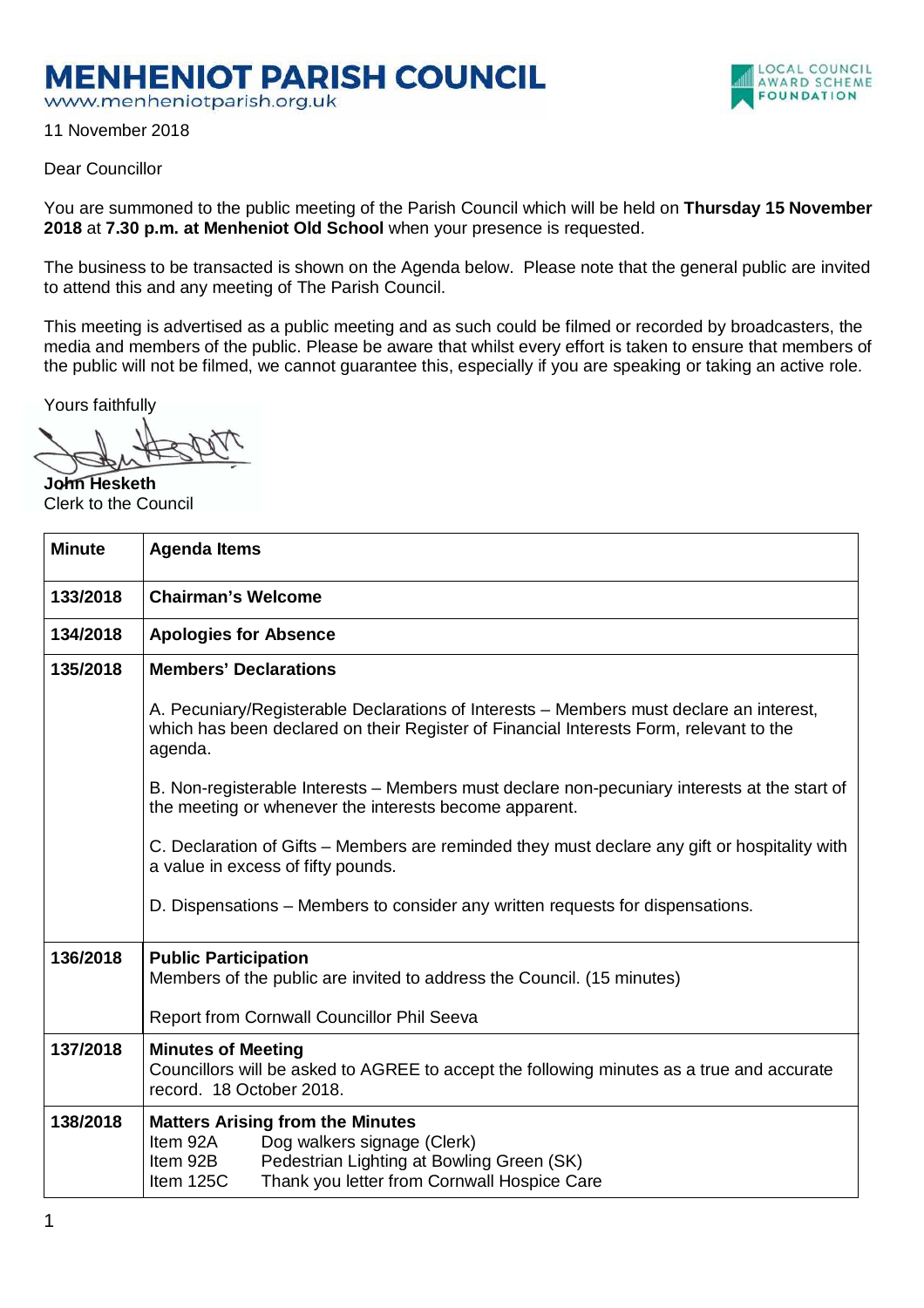| 139/2018 | Correspondence<br>Donation request from Menheniot Scout Group<br>A                                                                                                                                                                                                                                       |
|----------|----------------------------------------------------------------------------------------------------------------------------------------------------------------------------------------------------------------------------------------------------------------------------------------------------------|
|          | Emails from Crantock Parish Council requesting support for a judicial review<br>B                                                                                                                                                                                                                        |
| 140/2018 | <b>Planning Matters</b>                                                                                                                                                                                                                                                                                  |
|          | To agree the parish council's response to Cornwall Council consultations on new<br>A<br>planning applications received before the agenda was finalised.                                                                                                                                                  |
|          | Ref PA18/09457<br>Location The Old Toll House Plymouth Road Liskeard Cornwall PL14 3FH<br>Proposal Alterations to the existing carport to form an extra bedroom/living space -                                                                                                                           |
|          | Ref PA18/09458<br>Location The Old Toll House Plymouth Road Liskeard Cornwall PL14 3FH<br>Proposal Listed building consent for alterations to the existing carport to form an extra<br>bedroom/living space                                                                                              |
|          | Ref PA18/09711<br>Location 8 East Road Menheniot Liskeard Cornwall<br>Proposal Extend width of front porch, replace front bay window with glazed doors and<br>install glass balustrading                                                                                                                 |
|          | Ref PA18/09852<br>Location Woodlands Manor Road From Mine Hill To Junction North Of Courtneys Mill<br>Bridge Menheniot PL14 3QY<br>Proposal Demolition of existing conservatory replacing with oak frame garden room                                                                                     |
|          | Ref PA18/10410<br>Location Castle Motors Plymouth Road Liskeard Cornwall<br>Proposal Construction of additional motor sales showroom with associated works.                                                                                                                                              |
|          | Any applications received by Cornwall Council by the time of the meeting. Information<br>B<br>only. None received.                                                                                                                                                                                       |
|          | C<br>Planning applications approved by Cornwall Council.<br>PA18/08739 APPROVED<br>Location: Land West Of A38 At South Treviddo Horningtops Liskeard Cornwall<br>Proposal: Non material amendment for seven smaller semi detached toilet<br>facilities and one fully accessible unit (application number |
|          | PA14/05277 allowed on appeal APP/00840/W/15/30004968 dated<br>21st January 2016 relates)                                                                                                                                                                                                                 |
|          | Planning applications refused by Cornwall Council or withdrawn by the applicant.<br>D<br>Information only. None.                                                                                                                                                                                         |
|          | <b>Application for Street Trading Consent</b><br>Е.<br><b>Applicant Terry's Tasties</b><br>Location A38 Westbound Clicker Tor Layby<br>Proposal Renewal of licence number LI17/008194<br>For information only                                                                                            |
| 141/2018 | <b>Financial Matters</b><br>Accounts for Payment - Schedule 2018/19 - Members are to consider the payment<br>A<br>schedule and agree payment.                                                                                                                                                            |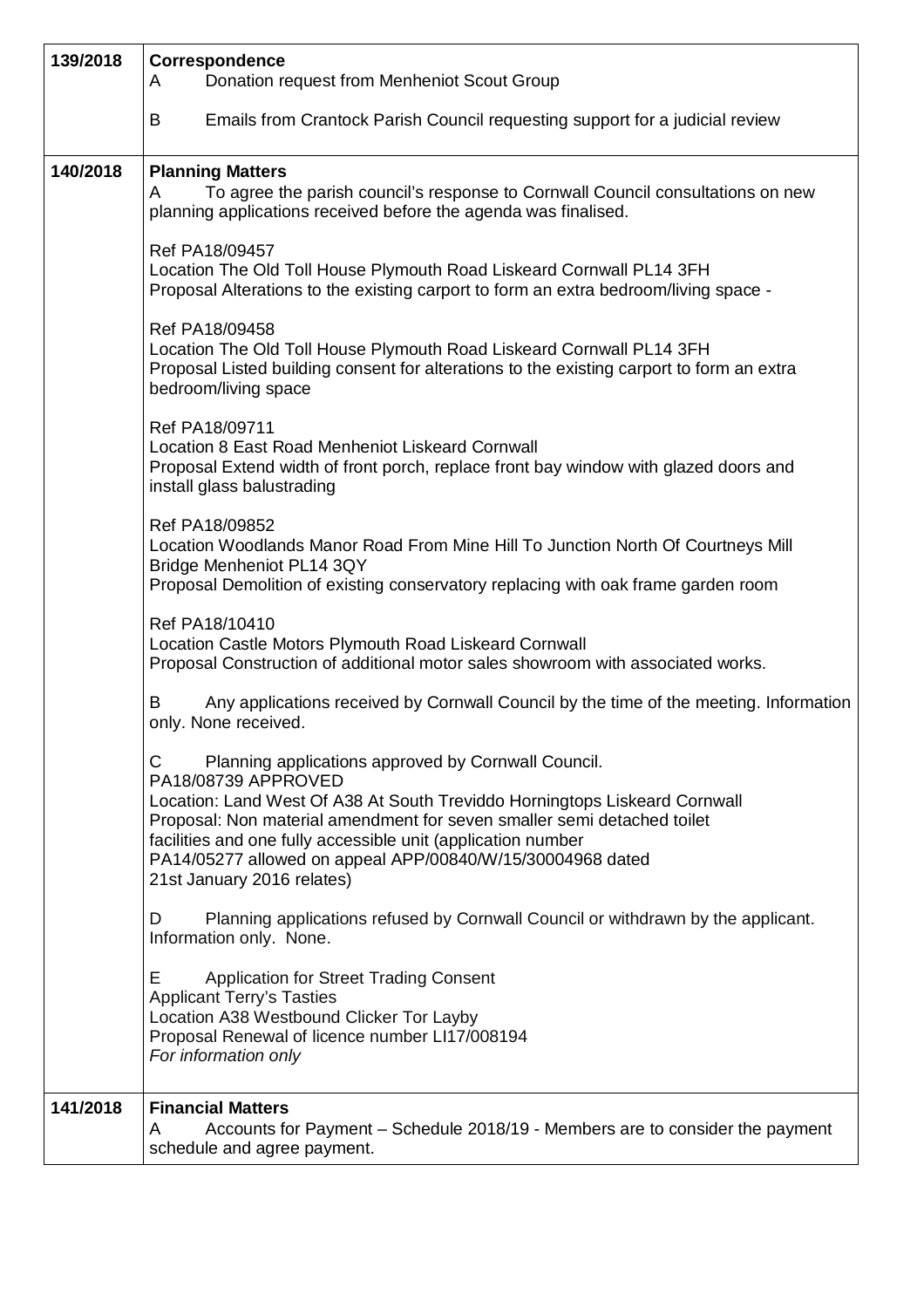|                                                                                                                                    | <b>Payments Schedule</b>                                                                                                                                                                  |                                                    | Nov 2018                                                                                     | Penod | 8 |          |  |  |
|------------------------------------------------------------------------------------------------------------------------------------|-------------------------------------------------------------------------------------------------------------------------------------------------------------------------------------------|----------------------------------------------------|----------------------------------------------------------------------------------------------|-------|---|----------|--|--|
| Date                                                                                                                               |                                                                                                                                                                                           | Payee                                              | <b>Description</b>                                                                           | CQ    |   | £.       |  |  |
|                                                                                                                                    | 29/10/2018                                                                                                                                                                                | Cornwall Hospice Care                              | Donation                                                                                     | 1834  | £ | 100.00   |  |  |
|                                                                                                                                    | 15/10/2018                                                                                                                                                                                | Cornwall Council                                   | Training conference                                                                          | 1835  | £ | 12.00    |  |  |
|                                                                                                                                    | 15/10/2018                                                                                                                                                                                | Steve Moon                                         | Toilet maintenance                                                                           | 1836  | £ | 1,535.59 |  |  |
|                                                                                                                                    | 15/10/2018                                                                                                                                                                                | <b>Methodist Church Hall</b>                       | Venue hire                                                                                   | 1837  | £ | 15.00    |  |  |
|                                                                                                                                    | 15/10/2018                                                                                                                                                                                | Royal Mail Group                                   | NDP expense                                                                                  | 1838  | £ | 116.40   |  |  |
|                                                                                                                                    | 15/10/2018                                                                                                                                                                                | Weldspray Engineering                              | War memorial rail                                                                            | 1839  | £ | 1,062.00 |  |  |
|                                                                                                                                    | 29/10/2018                                                                                                                                                                                | John Hesketh                                       | <b>Salary</b>                                                                                | 1840  |   | tbc      |  |  |
|                                                                                                                                    | 29/10/2018                                                                                                                                                                                | <b>HMRC</b>                                        | <b>PAYE</b>                                                                                  | 1841  |   | tbc      |  |  |
|                                                                                                                                    |                                                                                                                                                                                           |                                                    |                                                                                              |       |   |          |  |  |
|                                                                                                                                    |                                                                                                                                                                                           |                                                    |                                                                                              |       |   |          |  |  |
|                                                                                                                                    |                                                                                                                                                                                           |                                                    |                                                                                              |       |   |          |  |  |
|                                                                                                                                    | All cheque payments today                                                                                                                                                                 |                                                    |                                                                                              |       | £ | 2,840.99 |  |  |
| B                                                                                                                                  | Direct Bank Payment & Receipts. For information.                                                                                                                                          |                                                    |                                                                                              |       |   |          |  |  |
|                                                                                                                                    |                                                                                                                                                                                           | <b>Bank Payments Schedule including Debit Card</b> |                                                                                              |       |   |          |  |  |
| <b>Date</b>                                                                                                                        |                                                                                                                                                                                           | Payee                                              | <b>Description</b>                                                                           | Pay   |   | £        |  |  |
|                                                                                                                                    | 23/10/2018                                                                                                                                                                                | <b>EDF</b>                                         | Electricity                                                                                  | DD    |   | 92.83    |  |  |
|                                                                                                                                    |                                                                                                                                                                                           |                                                    |                                                                                              |       |   |          |  |  |
|                                                                                                                                    |                                                                                                                                                                                           |                                                    |                                                                                              |       |   |          |  |  |
|                                                                                                                                    | All bank payments this period                                                                                                                                                             |                                                    |                                                                                              |       | £ | 92.83    |  |  |
|                                                                                                                                    | <b>Bank Receipts Schedule</b>                                                                                                                                                             |                                                    |                                                                                              |       |   |          |  |  |
| <b>Date</b>                                                                                                                        |                                                                                                                                                                                           | Payer                                              | <b>Description</b>                                                                           |       |   | £        |  |  |
|                                                                                                                                    | 09/10/2018                                                                                                                                                                                | Lloyds Bank                                        | Interest                                                                                     |       |   | 1.04     |  |  |
|                                                                                                                                    | 19/10/2018                                                                                                                                                                                | Royal British Legion                               | Contribution to war memorail                                                                 |       | £ | 400.00   |  |  |
|                                                                                                                                    | 30/10/2018                                                                                                                                                                                | <b>Cornwall Council</b>                            | <b>Interest</b>                                                                              |       | £ | 53.90    |  |  |
|                                                                                                                                    |                                                                                                                                                                                           |                                                    |                                                                                              |       |   |          |  |  |
|                                                                                                                                    | All bank receipts this period                                                                                                                                                             |                                                    |                                                                                              |       | £ | 454.94   |  |  |
| C.<br><b>Bank Reconciliation</b><br>This report may be viewed on the council's website<br>To approve the budget for 2019/2020<br>D |                                                                                                                                                                                           |                                                    |                                                                                              |       |   |          |  |  |
| E<br>To approve the precept for 2019/2020<br>These reports may be viewed on the council's website                                  |                                                                                                                                                                                           |                                                    |                                                                                              |       |   |          |  |  |
| F                                                                                                                                  | A councillor will be invited to review bank payments from the previous month                                                                                                              |                                                    |                                                                                              |       |   |          |  |  |
| G                                                                                                                                  | <b>Grant &amp; Donations</b><br>Grant application from Menheniot Sports Association<br>Councillors will be asked to examine a request for funding from these MSA and agree a<br>response. |                                                    |                                                                                              |       |   |          |  |  |
| H.                                                                                                                                 | to consider its future.                                                                                                                                                                   | <b>Grants &amp; Donations Policy</b>               | Clerk will present a report on the operation of the council's grants policy and ask member's |       |   |          |  |  |
| A                                                                                                                                  | <b>Councillors' Reports</b>                                                                                                                                                               | <b>Cllr Eve Easterbrook</b>                        | Will report back on the final Bolitho Farm demand study that was published recently.         |       |   |          |  |  |
| A                                                                                                                                  | <b>Chair's Agenda Items</b>                                                                                                                                                               | Neighbourhood Development Plan. Progress report.   |                                                                                              |       |   |          |  |  |